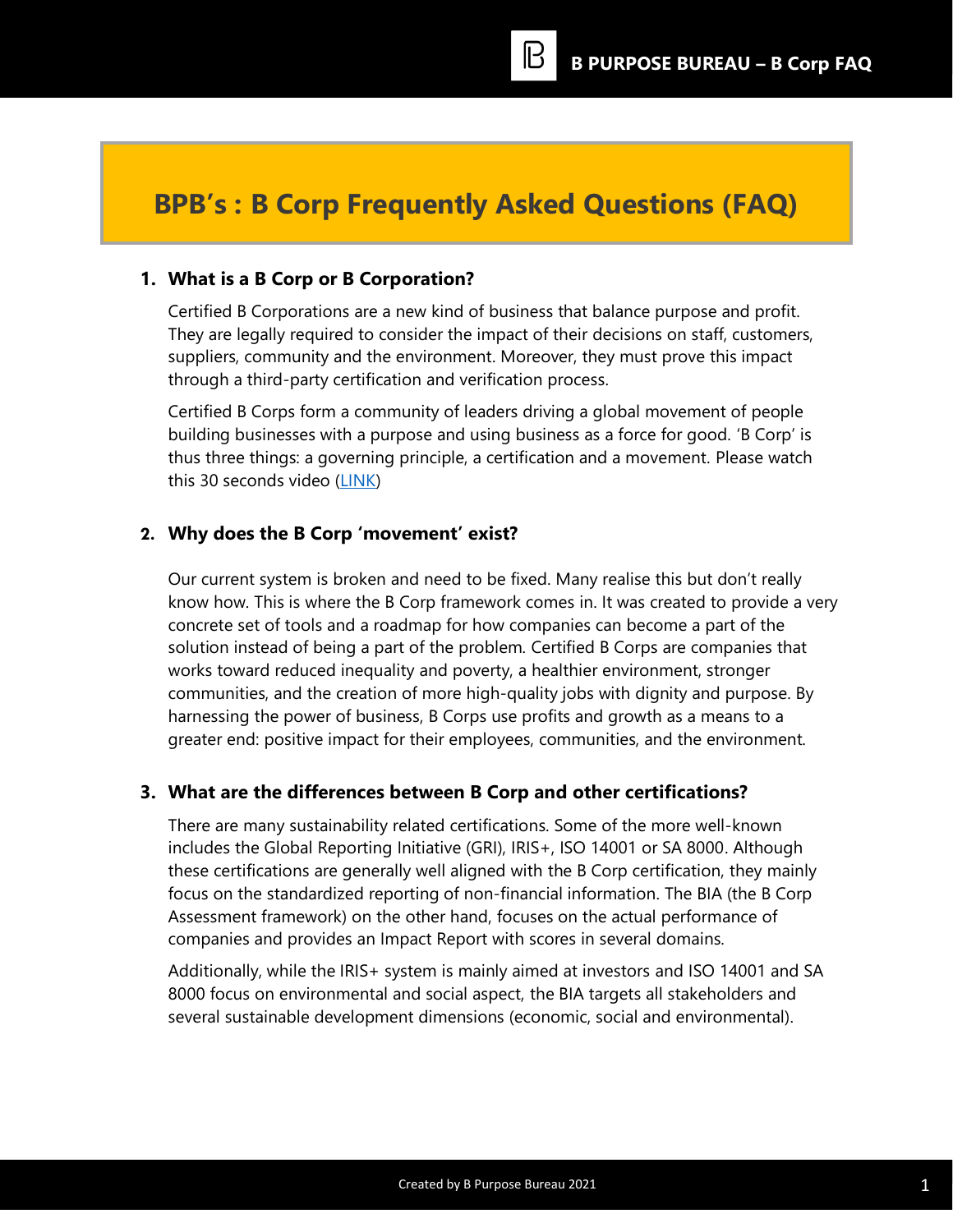**4. What are the direct benefits for my organisation in becoming a certified B Corp?**

B

- a) **Increased** global brand equity, meaning more influence and appeal to customers, employees, job-seekers and investors. Accreditation allows everyone to know at a glance that your company is walking the talk of using business as a force for good – there's thus no need to spend time on doing research or reading through sustainability reports.
- b) **Be part of a global community of visionary leaders**. Through this community your company could influence the market in a much more powerful way than what is possible as an individual company.
- c) **Attract and retain talent** both around your company's own mission and the B Corp community's collective purpose - to lead a global movement to redefine success in business; (FORBES on [Why Patagonia Gets 9,000 Applications For An Opportunity To](https://www.forbes.com/sites/nelldebevoise/2020/02/25/why-patagonia-gets-9000-applications-for-every-open-role/?sh=7afc6331612f)  [Join their Team\)](https://www.forbes.com/sites/nelldebevoise/2020/02/25/why-patagonia-gets-9000-applications-for-every-open-role/?sh=7afc6331612f)
- d) **Enhance innovation**. A fully engaged and purpose-driven workforce provides the most fertile ground for innovation (B Lab themselves #5 on FastCompany's 2020 list of World's Most Innovative Non-Profit).
- e) Add **a competitive advantage** and key market differentiator to further **connect with** the emerging conscious **consumer**;
- f) Draw **attention from investors** whose values are aligned with your company's .
- g) **Show leadership and stewardship** within your industry.

### **5. How large is the B Corp Community?**

As of 2021, there are over 4000 B Corps globally and the community is growing every day. Although the majority of certified B Corps are SME's, in recent years an increasing number of multinational companies have shown interest towards becoming B Corps and are working towards their certification. Some well-known B Corps include Danone, Body Shop, Patagonia, Tom's, Ben & Jerry's. Many start-ups who have attained B Corp status have gained global success - companies like Kickstarter, Hootsuite, AllBirds are among those.

## **6. What are the requirements of becoming a B Corp?**

To apply for B Corp certification, a company must fulfill the minimum requirements of

- a.) being a for profit company
- b.) having been in operation for 1 year or more and
- c.) attaining minimum 80 verified points in the B Impact Assessment.